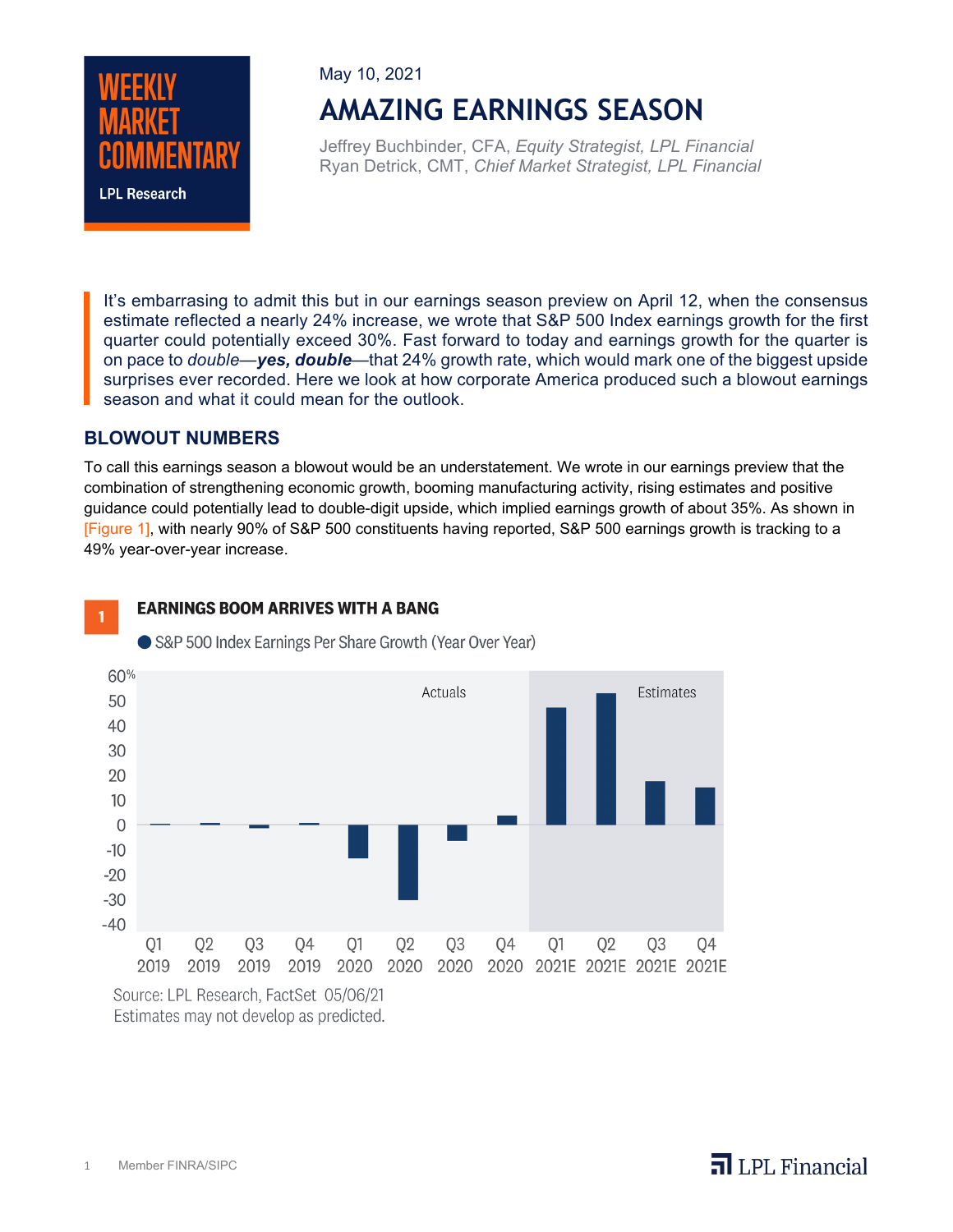### **WEEKLY MARKET COMMENTARY**

We've been closely following these earnings numbers for well over a decade and have never been more surprised by the amount of upside than we were this earnings season. Analysts' estimates have historically been too conservative coming out of recessions. They tend to miss turns in economic conditions, they underestimate companies' ability to adapt to changing conditions, and guidance from corporate management teams tends to be conservative.

But after three quarters of huge upside surprises (the second, third and fourth quarters of 2020), we expected analysts to catch up. Clearly, they haven't—because the 13 percentage points of upside to fourth-quarter earnings is being followed by a 23-percentage-point upside surprise so far for the first quarter of 2021 [Figure 2]. Keep in mind the average upside going back to 2010 is 6%. That 23 points is enormous.



Revenue upside was even more impressive (if you can believe that), as stronger economic growth helped drive the biggest upside surprise to *revenue* ever recorded at over 4 percentage points. Pandemic winner technology contributed most to the revenue upside and grew revenue 21%, the fastest of all S&P 500 sectors.

#### **WHERE DID ALL THIS STRENGTH COME FROM?**

We attribute the earnings strength to a number of factors:

- **Reopening progress.** The biggest earnings upside surprises for the quarter came from consumer discretionary, energy, and financials—all areas of the economy dependent on the reopening. The pace of the reopening appears to have caught analysts and corporate management teams by surprise.
- **Booming manufacturing activity.** The Institute for Supply Management (ISM) Manufacturing Index hit a 37-year high near 65 during March. Manufacturing activity, which has historically correlated well with earnings, has come back stronger than most analysts had anticipated.

 $\overline{\mathbf{a}}$  LPL Financial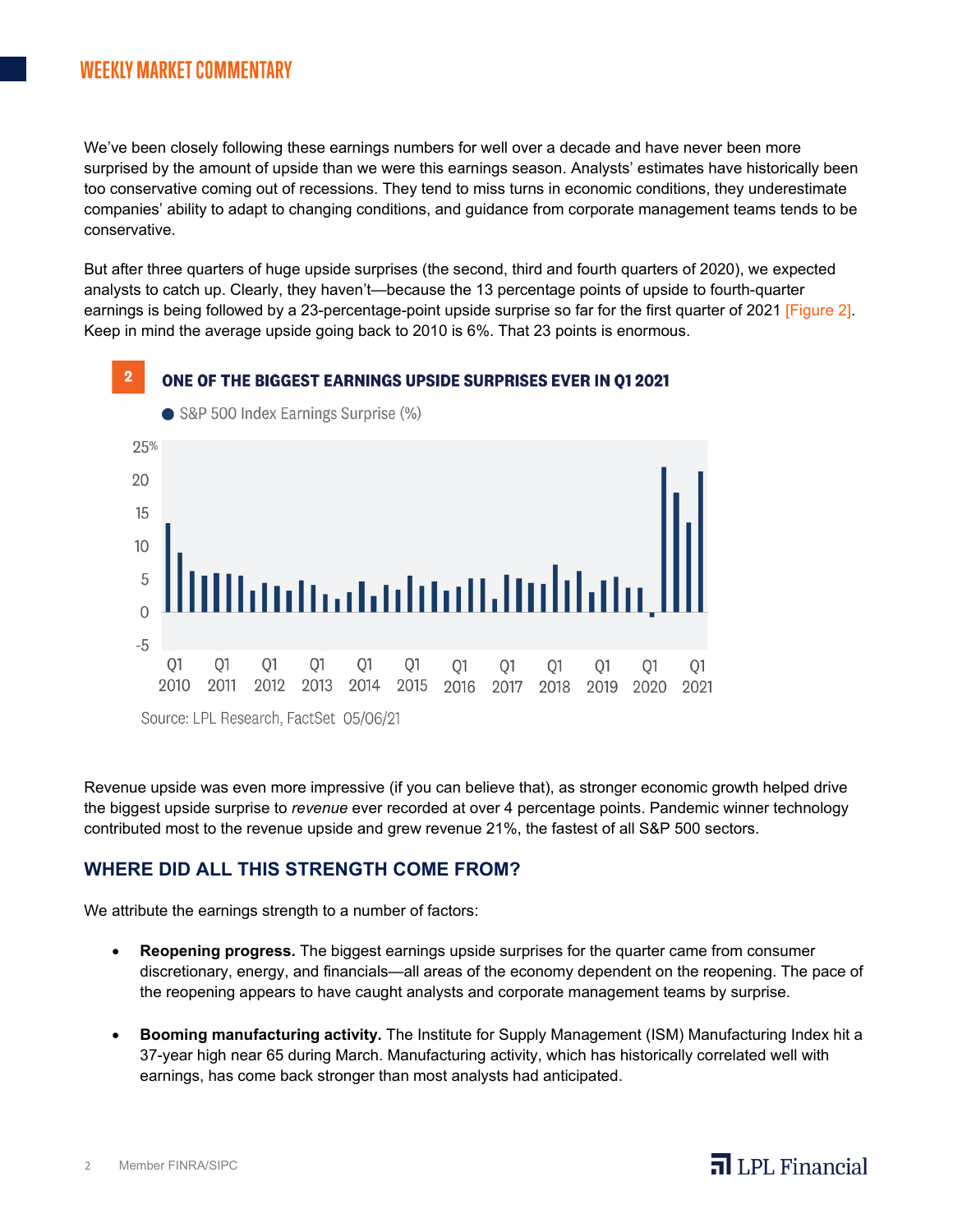- **Tremendous efficiency.** Companies have done an outstanding job of managing costs during the pandemic. Amid all the attention on inflation fears during earnings conference calls, corporate America is on track to produce its most profitable quarter ever recorded in terms of net profit margins for the S&P 500.
- **Strong credit environment.** Financials delivered the second-biggest upside earnings surprise at 35% (behind consumer discretionary's 75% blowout), bolstered by lower-than-expected credit losses and releases of loan loss reserves.
- **Rising commodity prices.** Energy has delivered the biggest upside earnings surprise at 38%, while the materials sector is on track to grow earnings 64% year over year.
- **Weakening U.S. dollar.** The U.S. dollar was about 6% lower in the first quarter of 2021 than in the yearago quarter, which we estimate boosted S&P 500 earnings by about 2 percentage points overall.

*All earnings data sourced from FactSet.*

#### **OUTLOOK KEEPS GETTING BETTER**

For us, the most important barometer of results is always guidance and the path of future estimates. The S&P 500's 5.2% advance in April came as results started rolling in.

One of the reasons we were optimistic about upside coming into first-quarter earnings season was the guidance ratio. During the first quarter, an unusually high 64% of S&P 500 companies that provided formal guidance pushed numbers higher. For the second quarter, that number is similarly strong at 63%. This level of optimism is rare—the five-year average guidance ratio is 35%.

Positive guidance has pushed the consensus estimate for S&P 500 earnings per share in 2021 significantly higher, from \$176 on March 31 to \$187 as of May 6. Year to date, the 2021 earnings estimate has increased by \$20 per share, or 12%, which perhaps—not coincidentally—is about what the S&P 500 Index has returned so far in 2021.

#### **UPDATED THOUGHTS ON 2021**

On April 5, we raised our S&P 500 earnings per share (EPS) estimate for 2021 to a range of \$175—\$177.50 because of our improved economic outlook and additional fiscal stimulus. With FactSet consensus at \$187 following the blowout first-quarter results and strong guidance, our earnings forecast looks too low.

The macroeconomic environment suggests potential upside to consensus forecasts, but the COVID-19 surge in some countries around the world, particularly in India, introduces some risk. A pickup in inflation from upward pressures in wages, supply shortages, or higher commodity prices, could easily hamper further profit margin improvement. The same goes for potentially higher interest rates. Finally, analysts' estimates should catch up to reality at some point, so perhaps that starts to happen in the second or third quarter.

Weighing the macroeconomic and business tailwinds against these risks, we believe \$187.50-\$190 per share is a reasonable expectation for S&P 500 earnings in 2021.

## $\overline{\mathbf{a}}$  LPL Financial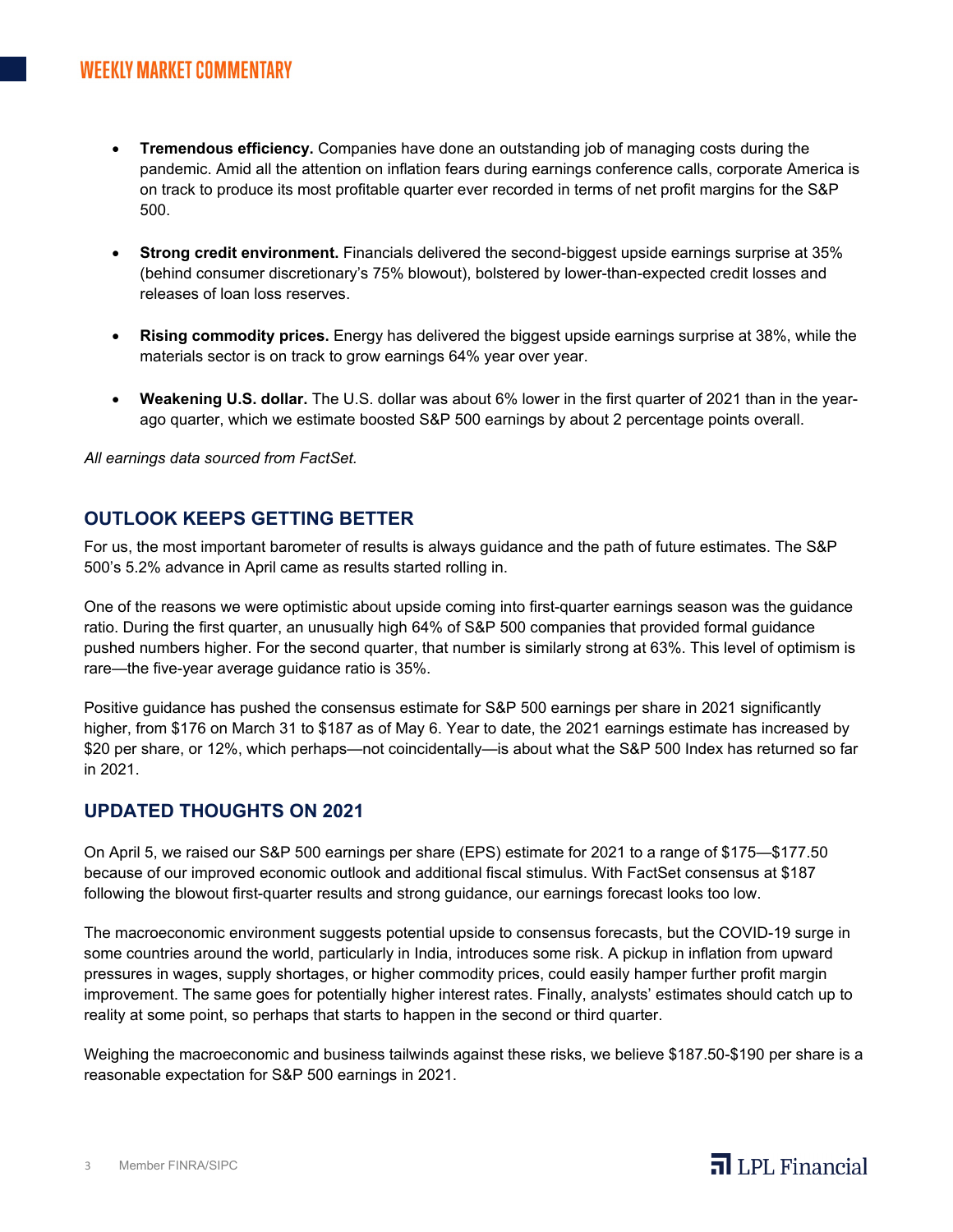#### **RAISING S&P 500 FAIR VALUE TARGET**

First-quarter earnings were truly remarkable. In fact, results and guidance were so good that we were left with little choice but to lift our earnings forecasts just a month after our last increase. The economic backdrop remains favorable, supported by vaccine distribution, the reopening, and massive stimulus. The stronger earnings growth has enabled stocks to grow into their valuations. As a result, we are raising our 2021 year-end S&P 500 fair value target range to 4,400 – 4,450, which is 4% above the May 7 close at the low end of the range.

We acknowledge there are risks to that higher forecast, including COVID-19 spread outside the U.S., deficit spending, geopolitics, inflation, and tax increases. Though justified by low interest rates, stock valuations are elevated. After a nearly 90% rally off the March 2020 lows, the S&P 500 may be due for a pause. So, while our outlook for stocks remains positive, we believe returns over the balance of the year may be modest and come with more volatility.